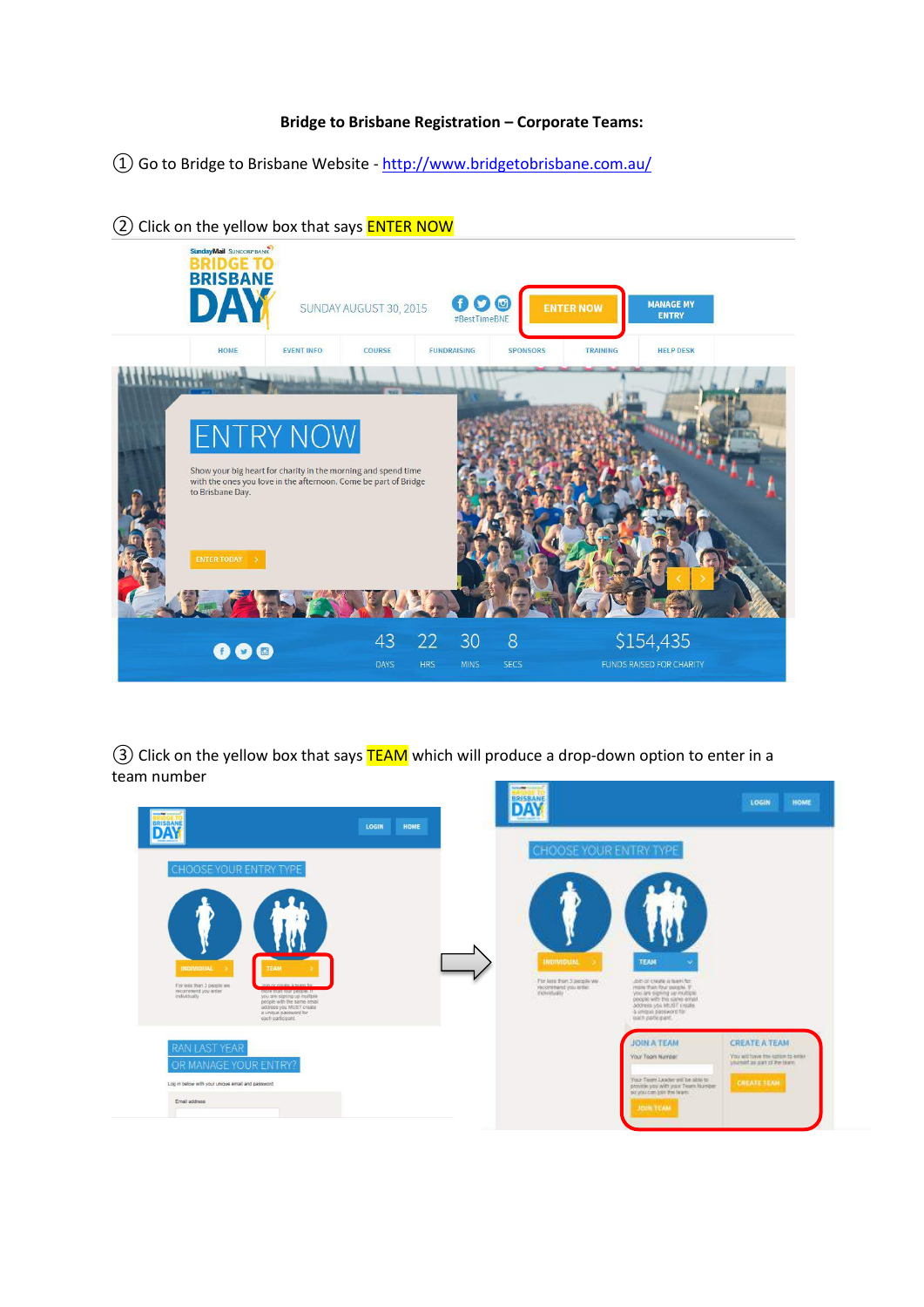④ In a blank box under the text *Your Team Number* enter in the appropriate team number (see below). Then, click on the yellow box that says JOIN TEAM.



⑤ Check to make sure the team name, team number and the race distance is all correct.

Fill in the rest of the details. When you are done Click the yellow box that says CONTINUE. Please Note: You must fill in every box with the \* or it will not let you continue.

| <b>Section Mail</b> Subscriptions<br><b>BRISBANE</b>   | <b>LOGIN</b><br><b>HOME</b>                          |
|--------------------------------------------------------|------------------------------------------------------|
| ENTER AN EXISTING TEAM                                 | <b>EXCLUSIVE OFFER</b><br>Courier Mail +             |
| <b>Team Name</b><br>headspace Heroes                   | <b>Race Distance</b><br>10km                         |
| <b>Team Number</b><br>54563                            | <b>Starting Zone *</b><br>Select one<br>$\checkmark$ |
| YOUR DETAILS                                           |                                                      |
| <b>Personal Details</b>                                |                                                      |
| First Name*                                            | Email Address *                                      |
| Last Name*                                             | Confirm Email Address *                              |
| Date of Birth *<br>$\mathbb{Z}$ . $\mathbb{I}$<br>0.11 | Password *<br>$\sim$                                 |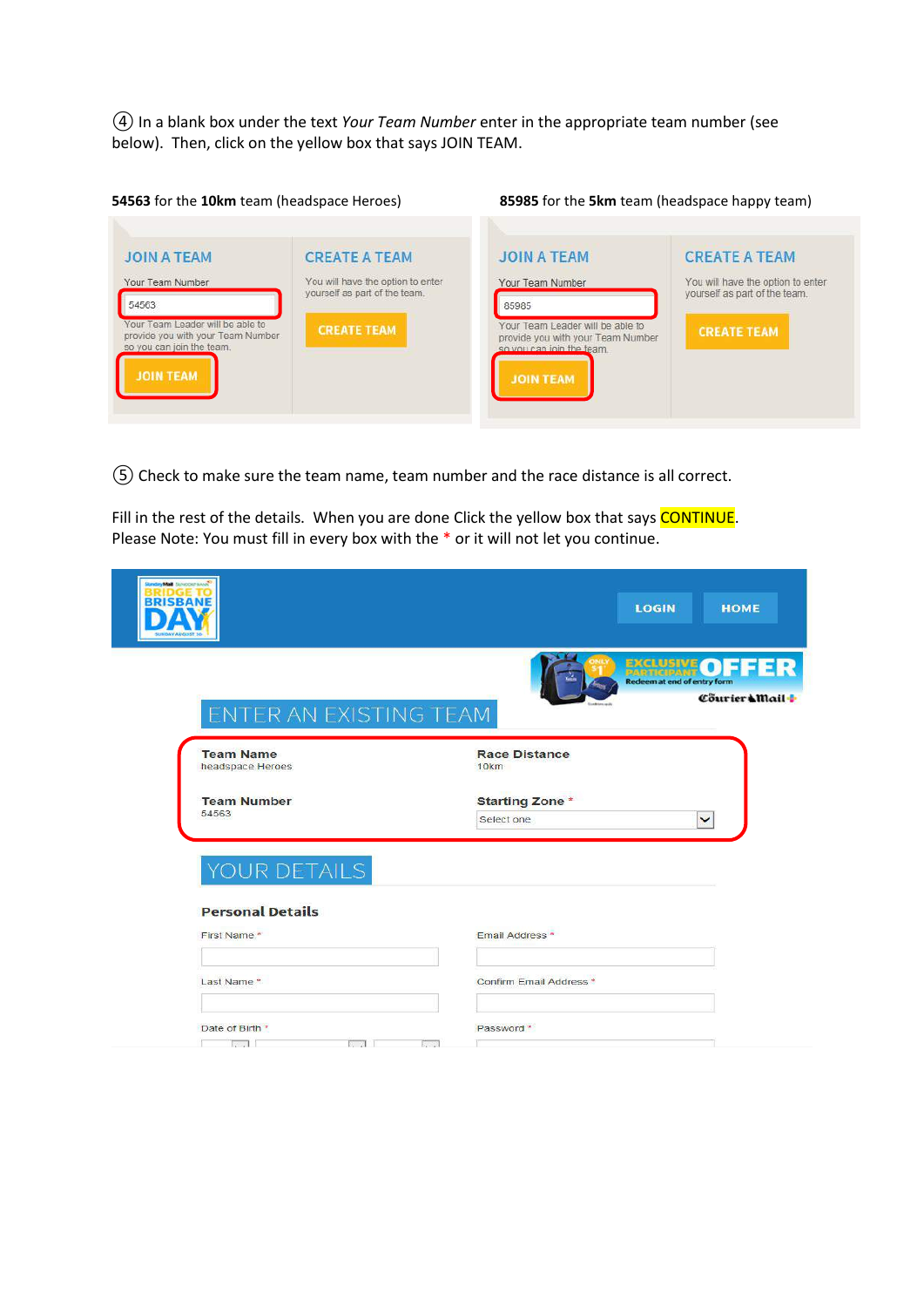⑥ Next page will ask you if you would like to fundraise for your chosen charity.

TWO OPTIONS:

1) If you simply wish to participate in the race and do not wish to fundraise, click on the circle on the left side of No then click **CONTINUE** at the bottom of the page.

|     | Raise Money for your favourite Charity<br>Support your favourite charity this year to receive your Hero Time, and help Bridge to Brisbane raise over-<br>\$1M for worthy causes. To start creating your fundraising page please chose your preferred charity. *                                                       |
|-----|-----------------------------------------------------------------------------------------------------------------------------------------------------------------------------------------------------------------------------------------------------------------------------------------------------------------------|
| Vac | No<br>By choosing to support your favounte cause to are automatically entered into Herotime.                                                                                                                                                                                                                          |
|     | How does Hero Time work?                                                                                                                                                                                                                                                                                              |
|     | Every dollar you raise for charity will count for one second off your race time. Your Hero Time is your race<br>time minus one second for every dollar you raise for charity. You will have until 12noon Friday 28 August<br>2015 to raise as much money as possible via the official Everyday Hero fundraising page. |
|     | See full conditions of entry                                                                                                                                                                                                                                                                                          |
|     | <b>Hero Time Prize</b>                                                                                                                                                                                                                                                                                                |
|     | Courtesy of The Sunday Mail, the best HERO TIME in each distance (5km & 10km) will WIN \$5,000. So<br>that is a total prize pool of \$10,000 for the Hero Time winners.                                                                                                                                               |
|     | See full prize conditions                                                                                                                                                                                                                                                                                             |

2) If you would like to fundraise (optional) as well as participate in the race, click yes. You can choose Aftercare under dropdown menu (or other charities of your choice).

|                                      | Support your favourite charity this year to receive your Hero Time, and help Bridge to Brisbane raise over<br>\$1M for worthy causes. To start creating your fundraising page please chose your preferred charity. *                                                                                                  |
|--------------------------------------|-----------------------------------------------------------------------------------------------------------------------------------------------------------------------------------------------------------------------------------------------------------------------------------------------------------------------|
| $\odot$ Yes<br>Choose your charity * | $\bigcirc$ No                                                                                                                                                                                                                                                                                                         |
| Aftercare                            |                                                                                                                                                                                                                                                                                                                       |
|                                      | By choosing to support your rayounte cause you are automatically entered into Herotime.                                                                                                                                                                                                                               |
|                                      | <b>How does Hero Time work?</b>                                                                                                                                                                                                                                                                                       |
|                                      | Every dollar you raise for charity will count for one second off your race time. Your Hero Time is your race<br>time minus one second for every dollar you raise for charity. You will have until 12noon Friday 28 August<br>2015 to raise as much money as possible via the official Everyday Hero fundraising page. |
|                                      | See full conditions of entry<br><b>Hero Time Prize</b>                                                                                                                                                                                                                                                                |
|                                      | Courtesy of The Sunday Mail, the best HERO TIME in each distance (5km & 10km) will WIN \$5,000. So<br>that is a total prize pool of \$10,000 for the Hero Time winners.                                                                                                                                               |

To learn more about fundraising and *hero time* go to: http://www.bridgetobrisbane.com.au/fundraising/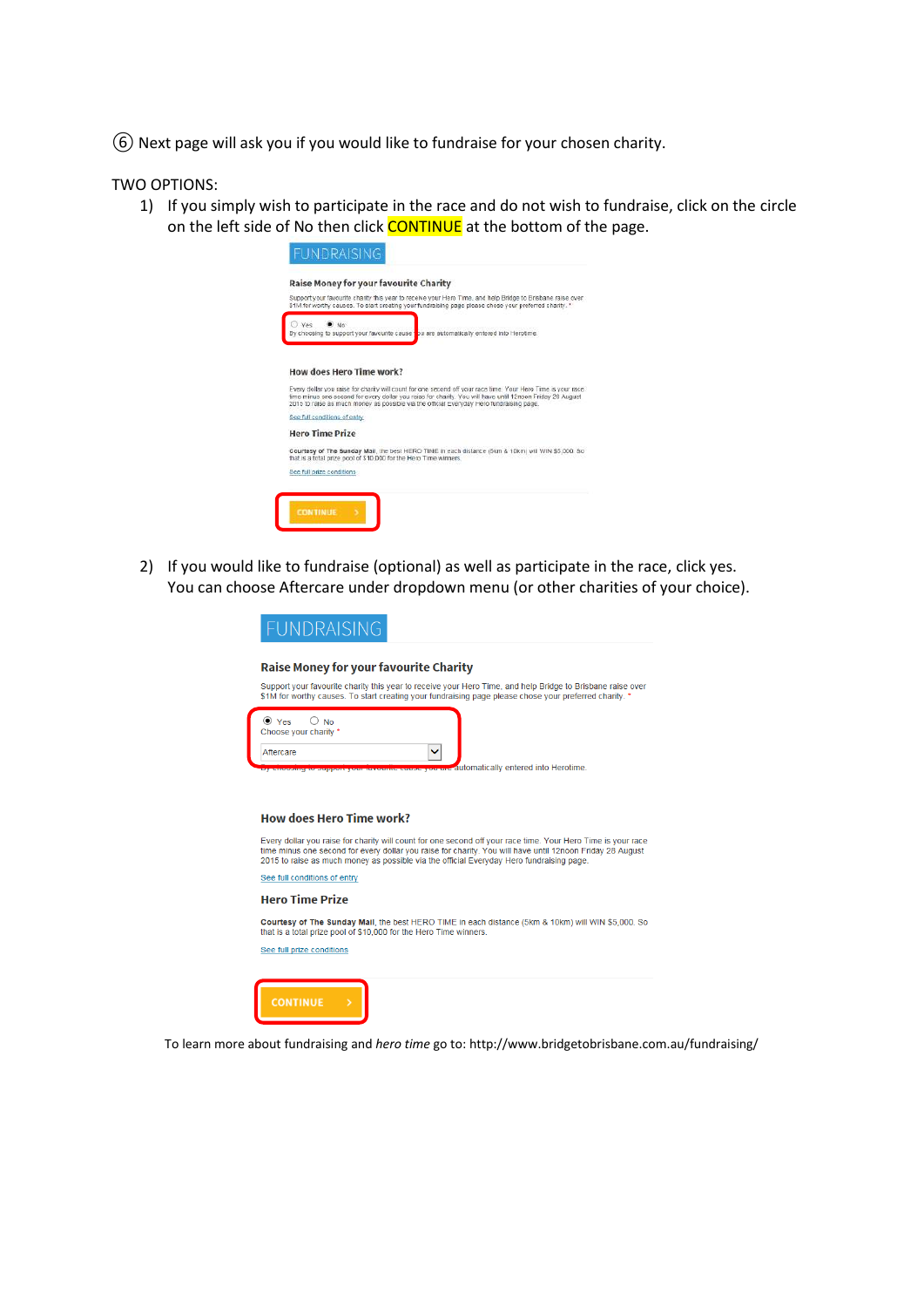## ⑨ Confirm your details.

Tick two bottom square boxes. Click the yellow box that says **Finalise Entry & Proceed to Payment** 

| CONFIRM YOUR DETAILS                                                                          |   |                   |     |                                       |       |         |
|-----------------------------------------------------------------------------------------------|---|-------------------|-----|---------------------------------------|-------|---------|
| <b>Verify Postal Address</b>                                                                  |   |                   |     |                                       |       |         |
| 1264 Sandgate Road<br><b>NUNDAH</b><br>Queensland 4012<br>Australia                           |   |                   |     |                                       |       |         |
| Your race pack will be sent to this postal address. If it is incorrect, please edit it now    |   |                   |     |                                       |       |         |
| <b>Description</b>                                                                            |   |                   | Qtv | <b>Price Ea Extra Amount</b>          |       |         |
| <b>Participant: Test Runner</b>                                                               |   |                   |     |                                       |       |         |
| The Sunday Mail Suncorp Bank Bridge to Brisbane 10km<br>B2B004 25-29 Years                    |   | 1                 |     | \$45.00                               |       | \$45.00 |
| Postage - Individual                                                                          |   | ٠                 |     | \$4.50                                |       | \$4.50  |
| The Sunday Mail Suncorp Bank Bridge to Brisbane Finisher's<br><b>T-shirt</b><br>White: Size M |   | 1                 |     | Included                              |       | \$0.00  |
| All prices are in Australian Dollars                                                          |   |                   |     |                                       | Total | \$49.50 |
| have read, understood, and accept the<br>ridge to Brisbane 2015 waiver                        | ✓ | vdration waiver * |     | have read, understood, and accept the |       |         |
| <b>Finalise Entry &amp; Proceed to Payment</b><br>$\rightarrow$                               |   |                   |     |                                       |       |         |

⑩ Enter in your credit card details and click Submit.

| Amount<br>49.50 (AUD)<br><b>Credit Card Payment</b><br>Card Number: <sup>+</sup><br>Card Holder Name:"<br>Expiry Date (MM/YY):*<br>Card Security Code:<br>What is this?<br>Submit<br>Cancel Payment | <b>Payment Checkout</b> |                |
|-----------------------------------------------------------------------------------------------------------------------------------------------------------------------------------------------------|-------------------------|----------------|
|                                                                                                                                                                                                     |                         |                |
|                                                                                                                                                                                                     |                         |                |
|                                                                                                                                                                                                     |                         |                |
|                                                                                                                                                                                                     |                         |                |
|                                                                                                                                                                                                     |                         |                |
|                                                                                                                                                                                                     |                         |                |
|                                                                                                                                                                                                     |                         |                |
|                                                                                                                                                                                                     |                         |                |
|                                                                                                                                                                                                     |                         |                |
|                                                                                                                                                                                                     |                         | <b>EXPASSS</b> |
| paymentexpress®<br><b>VISA Mastersand AVISED</b>                                                                                                                                                    |                         |                |